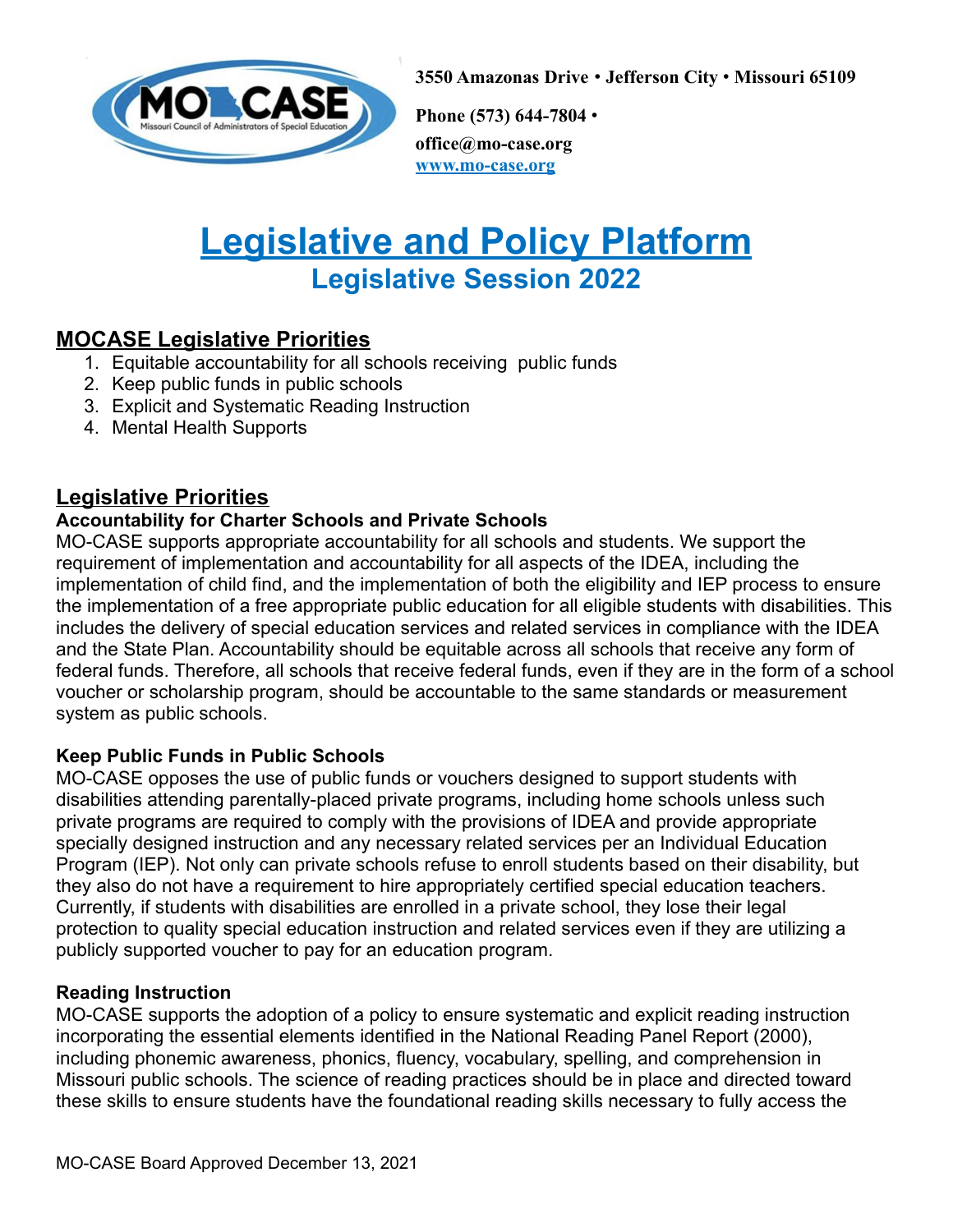curriculum and are not targeted for remediation or being suspected of having a disability due to a lack of basic reading instruction. In addition, given the COVID 19 pandemic, Missouri students may not have received explicit reading instruction during this time. Therefore, targeted and systematic research-based reading instruction, such as noted above, is necessary to provide our students the opportunity to build foundational skills, and allow them to make progress appropriate in light of their unique circumstances.

#### **Mental Health**

MO-CASE supports access to quality and comprehensive mental health services needed to support student success in school. There is a growing unmet need for school mental health services to address the social, emotional, and behavioral needs of students. Early intervention and ongoing supports, as part of the general education program, are critical to positive learning outcomes and a safe school environment. MO-CASE supports innovative and collaborative initiatives designed to increase access to school mental health services from qualified providers, including but not limited to, certified school psychologists and master's level school social workers.

# **Additional Priority Issues**

#### **Early Childhood Education**

MO-CASE supports state policy initiatives for universally accessible preschool for all children. Substantial research data indicate quality, aligned, and universally accessible preschool services benefit all children and communities. In this environment, early childhood special education services (ECSE) would be integrated to create an inclusive and efficient early learning system. ECSE improves the developmental trajectory for many children, reduces the impact of disabilities, and reduces the long-term cost of special education. MO-CASE is committed to working collaboratively with all stakeholders to review current policies, procedures, and practices to ensure ECSE programs are cost-effective.

#### **Disproportionality**

MO-CASE supports holding states and school districts to high standards regarding the proper identification, placement, and discipline of students with disabilities including ensuring racial and ethnic equity in all of these areas. However, the current IDEA requirement for school districts and other Local Education Agencies (LEAs) who are determined to have disproportionate representation to reallocate 15% of their IDEA funds, which are already grossly insufficient, to support Coordinated Early Intervening Services (CEIS) can negatively impact services for students with disabilities and not address the root cause of the disproportionality. We suggest a better approach would be to require a comprehensive district or agency-funded plan in which all aspects of the educational program, including early childhood education, are considered.

#### **Funding and Resources**

MO-CASE strongly supports increasing federal and state funding to adequately support the significant special education requirements imposed on schools. The current level of federal funding to Missouri school districts for special education is generally less than 14% of the cost, well below the up to 40% funding level indicated at the time P.L. 94-142 was enacted in 1975.

Similarly, Missouri should fully fund specialized resources (e.g. High Need Fund) to support